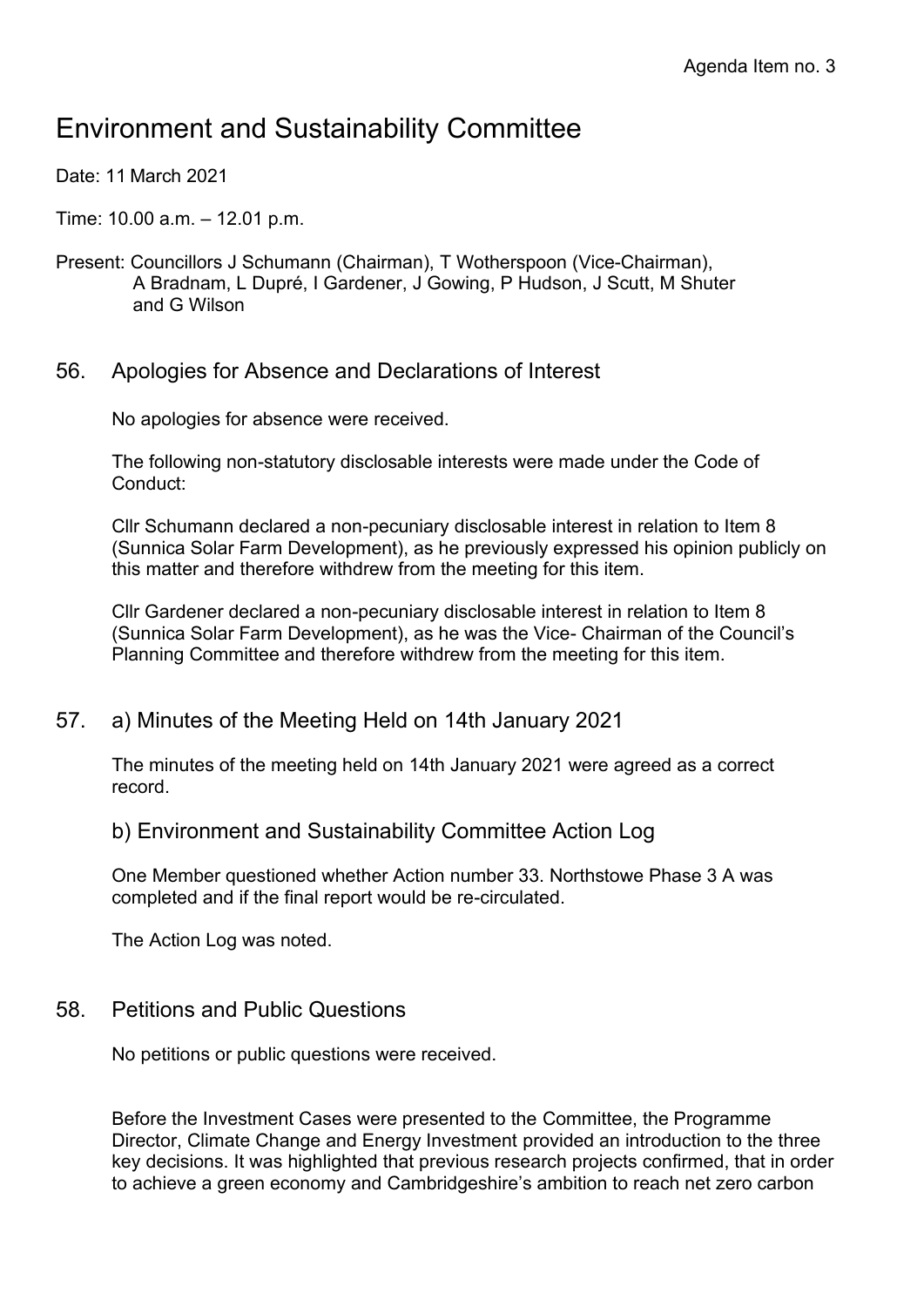emissions by 2050, a shift from fossil fuel transport and the decarbonisation of buildings would be necessary.

The Programme Director, Climate Change and Energy Investment highlighted that although the business cases were affected by supply chain challenges and increased costs caused by the pandemic, these new business models would support the transition from fossil fuel and would aid a green recovery by incorporating the impact of carbon and how to monetise carbon within a business case.

## 59. Schools Low Carbon Heating Investment Case – Investment Case

The Committee considered a report on the Investment Case for low carbon heating projects at Comberton Village College and The Galfrid Primary School. The projects would involve the Council installing and operating Ground Source Heat Pumps (GSHPs) at the schools and selling heat to the schools via 30-year Heat Supply Agreements. Although the projects were noted as dependent on securing Renewable Heat Incentive (RHI) funding, requiring planning consent and would not offer a commercial rate of return, they would be of interest due to the substantial carbon savings on offer.

The Energy Investment Manager explained that due to the decreased level of RHI funding and the increases in capital costs, the term of the Heat Supply Agreement was extended from under 20 years to 30 years and would present a net financial cost to the Council. Despite the challenging financial position the projects would still present a substantial reduction in carbon emissions from the schools heating and would offer the Trusts 10% saving over their oil or gas heating costs, and in Comberton Village College's case would avoid the £774 000 capital cost to the Trust for replacing their oil boilers. Due to the extension to the term of Heat Supply Agreement, both Academy Trusts expressed concerns and stated that they would seek external advice on alternative options as well as would want a clear commitment that any overperformance on the projects would be shared with the Trusts.

The Energy Investment Manager highlighted the significant learning on the challenges of decarbonising schools, such as the current low costs of fossil fuels, lack of exposure to carbon costs within fossil fuel prices and requirement for planning applications for renewable heating options.

The Energy Investment Manager drew attention to the key risks and sensitivities of the projects such as the risk of slower than projected rise in oil prices which would result in a significantly lower return, or in case the projects would not go ahead the need to replace the heating system in both buildings with fossil fuel heating.

The Energy Investment Manager summarised, that the project was currently awaiting planning determination, confirmation from HM Treasury, approval from the Secretary of States for Department for Education and a confirmation from the Trusts whether they would wish to proceed.

Although Members thanked the officers for the updates provided throughout the project development via the Green Investment Working Group and expressed their support,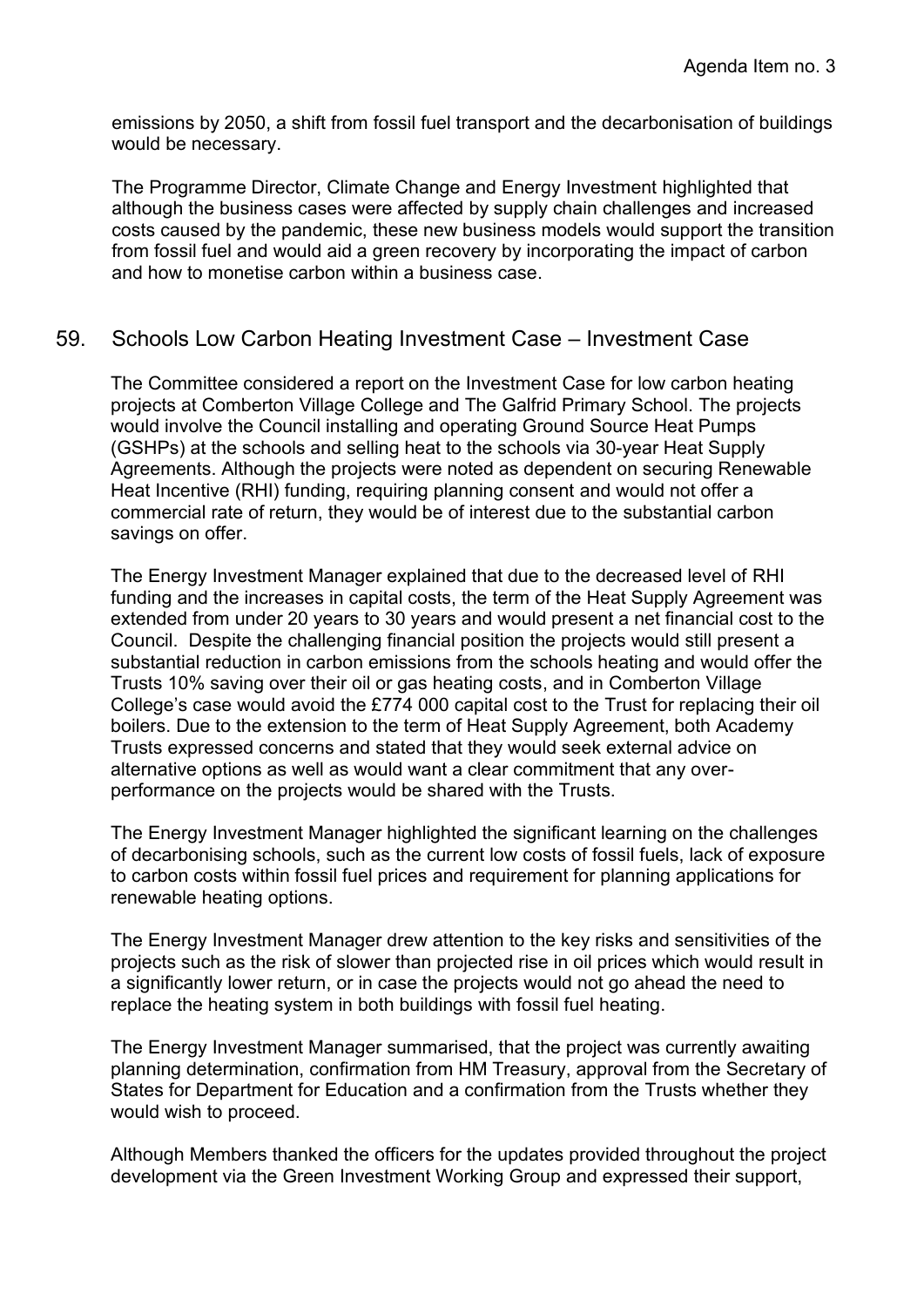they requested that similar projects be presented in a single presentation format to aid decision making. Action Required. Members agreed that calculated risks should be taken in order to achieve the Council's commitment to reach net zero carbon emissions by 2050 and these projects would provide a base for future projects as well as lead by example to inspire future generations.

Members noted that the Trusts were still undecided whether to join the scheme or if the RHI funding would be awarded, therefore an amendment to the recommendation was proposed by Councillor Dupre in order to ensure that works would not commence unless specific conditions set out in recommendation (c) were met. The amendment was accepted by the Committee unanimously.

The Committee received a comment from Cllr Nieto as a local Member set out in Appendix A.

It was resolved unanimously to:

- a) Agree the investment case for the Comberton Village College Low Carbon Heat Network and The Galfrid Primary School Ground Source Heat Pump Project as set out in section 2.4.
- b) Note the key project risks set out in section 4.3 and the full risk register at Appendix A.
- c) Delegate authority to the Executive Director of Place and Economy and Chief Financial Officer, in consultation with the Chair of the Environment & Sustainability Committee and the Green Investment Advisory Group to sign contracts**, subject to planning consent and to acceptable agreements with the Schools, Trusts and Government Departments**:
	- i. with Bouygues for project construction and operation; and
	- ii. with the Cam Academy Trust and 'United Learning' for Heat Supply to the schools.

#### 60. Civic Hub Solar Carports – Investment Decision

The Committee considered a report detailing the plans for the installation of solar canopies at the New Shire Hall Site. The Programme Manager - Energy Investment Unit drew attention to the foundations, ducting and electrical enabling works already installed on site, and confirmed that although planning permission was not yet granted, they would plan to complete the works coordinating with the initial occupation of the building. The Committee noted the overarching aim of the project to further improve the carbon footprint of the site by generating additional clean electricity that could be used to supply both the building and support Electrical Vehicle (EV) charging. It was confirmed that although the project would not offer a commercial return, it would deliver against the Council's environmental policy standards.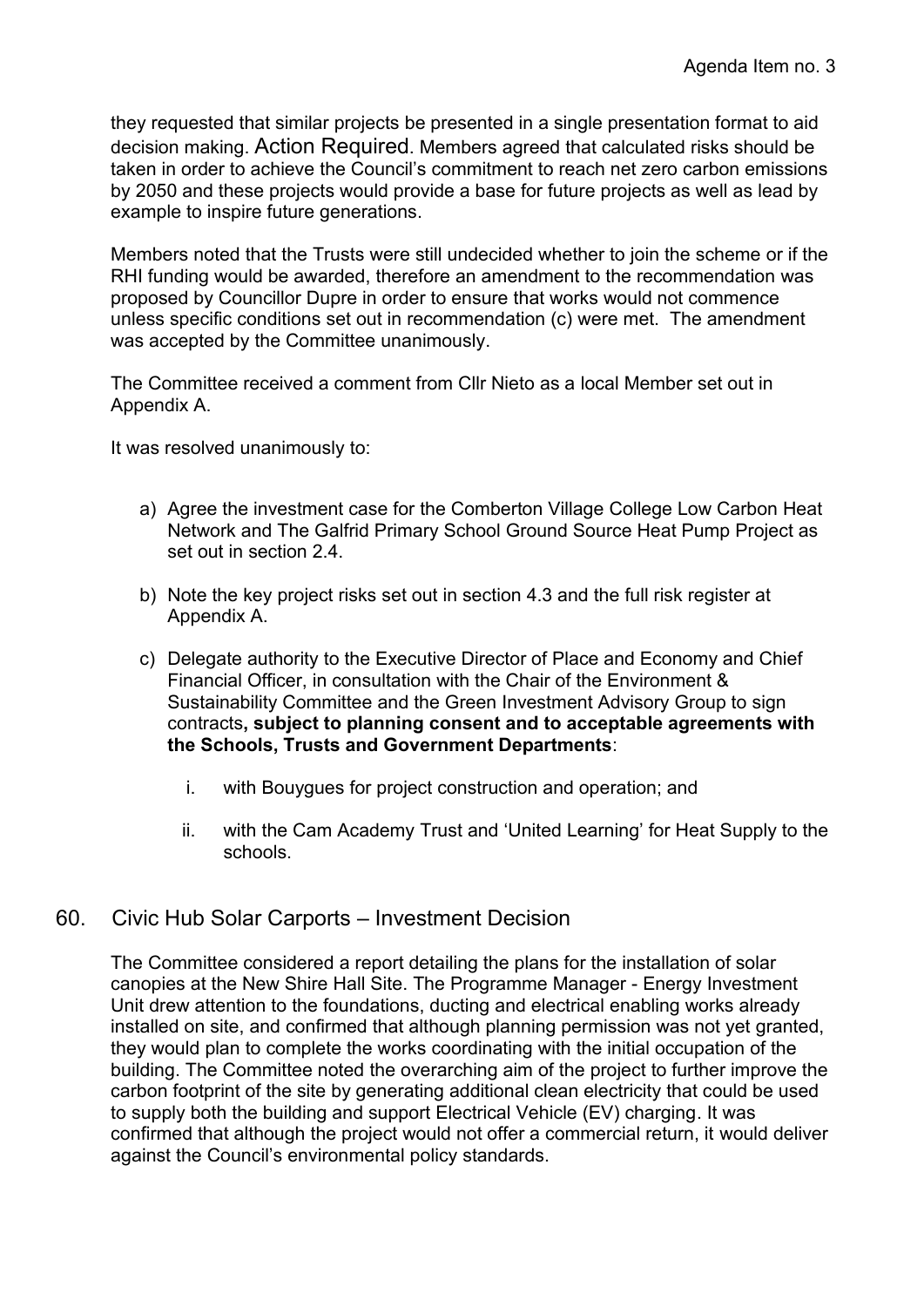During discussion of the report, Members:

- Though supportive of the project, they requested further information about the ground conditions at the site causing difficulty with the installations of canopies. The Programme Manager - Energy Investment Unit explained that the foundations needed to be substantially larger and deeper in order to securely hold the canopies in place, therefore presented additional challenges.
- Sought clarification regarding the fluctuation of the Public Works Loan Board (PWLB) interest rates and the calculated NPV. It was explained that funding for this project was unusual when compared to recent schemes as the Alconbury site had not secured additional funding from the HMRC Treasury under the Kocal Infrastructure Rate (IRL) and the funding level details of this would be distributed. It was further explained that the PWLB loan rate would be subjected to market fluctuations until the loan was taken up and caused differences within the report.
- Queried whether there were any plans to install on-street EV charge points near the New Shire Hall Site which could benefit the residents. It was advised that although there were no current plans to install these in Alconbury, the installation of charge points was underway in Cambridge City. It was requested that officers update the Committee of the project. Action Required

There was a general consensus that although the project was not offering any commercial return and the NPV could change from a positive value to a slightly negative one, the project would demonstrate the Council's commitment to improving energy usage and forward thinking.

An amendment to the recommendation was proposed by Councillor Wotherspoon set out in recommendation (c), in order to further stress the importance of this commitment. The amendment was accepted by the Committee unanimously.

It was resolved unanimously to:

- a) Agree the investment case for the installation of solar carports at the Civic Hub in Alconbury as set out in paragraph 2.2.1 of the report.
- b) Note the key project risks set out in section 2.3 of the report; and
- c) Delegate authority to the Executive Director of Place and Economy and Chief Financial Officer, in consultation with the Chair of the Environment & Sustainability Committee and the Green Investment Advisory Group, to sign a contract with Bouygues Energies & Services for the construction and operation of the project conditional on a planning approval and the final business case demonstrating a positive **an acceptable** Net Present Value.

#### 61. Babraham Road Park and Ride Smart Energy Grid Investment Decision

Members received a report setting out the business case for installing electric vehicle charge points at Cambridgeshire County Council sites for use by staff, fleet vehicles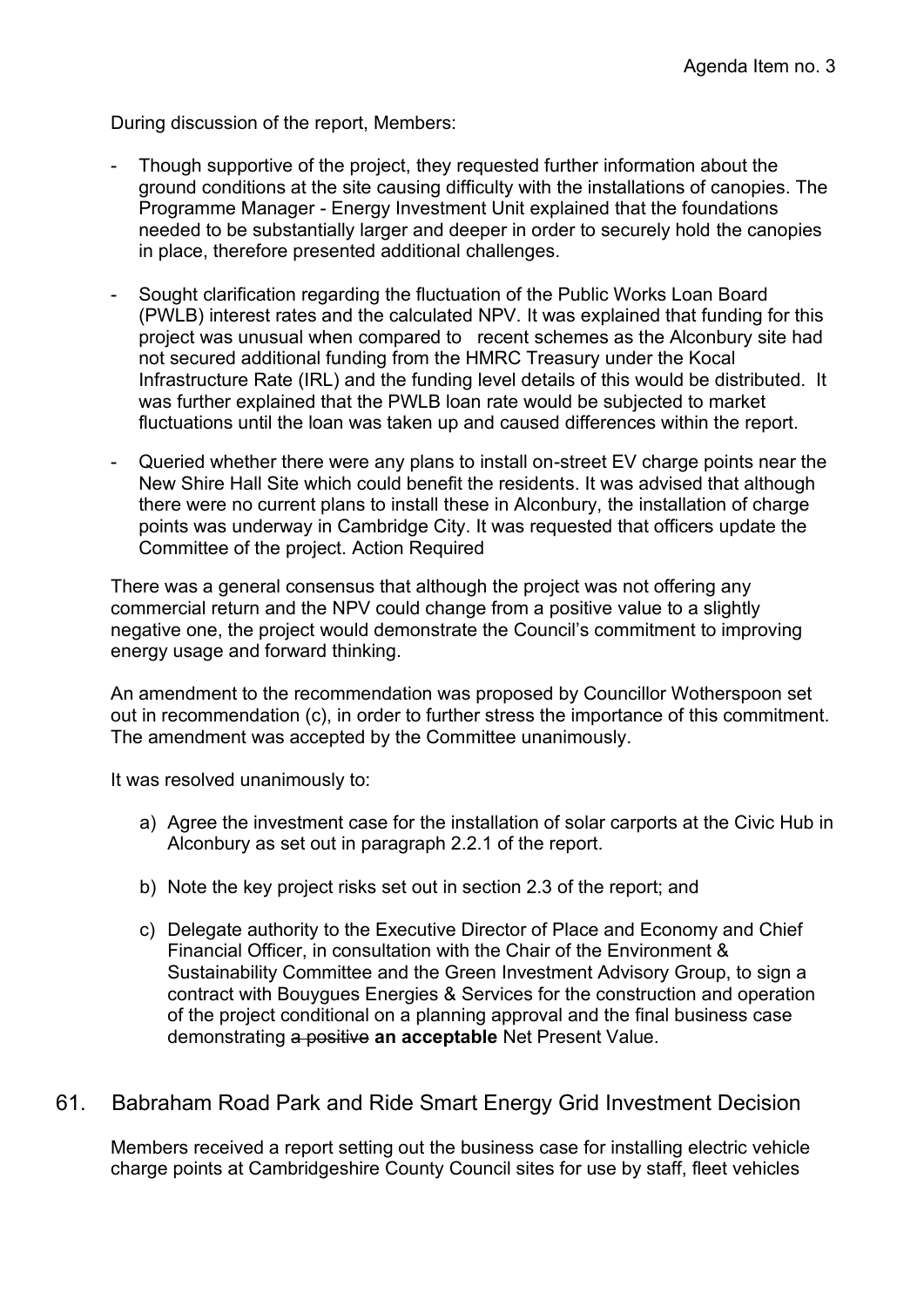and visitors. The presenting officer highlighted that the project was divided into two phases after the November 2019 Commercial Investment Committee's decision. Phase 1 would be a £6.2m capital project covering the installation of solar carports, EV charging infrastructure and an private wire from the Park and Ride (P&R) site to the Power Purchase Agreement (PPA) customer base on the Addenbrooke's Hospital site.

This PPA would provide mutual benefit to both the Council and the PPA customer. The customer would be able to purchase the excess electricity generated by the P&R site at slightly reduced prices and P&R site would be supported by The PPA customer at times when direct electricity could not be generated from the solar panels. The presenting officer advised that the Draft Power Purchase Agreement was already drafted with a long term lease agreement from the PPA customer's side.

Members expressed support for the project and praised the officers for their thorough work to complete such a comprehensive report.

It was resolved unanimously to:

- a) Note progress with the project.
- b) Approve the investment case for the Babraham Rd Park and Ride Smart Energy Grid project as set out in section 3 of the report; and
- c) Delegate a final decision as set out in paragraph 7.3 of the report, to enter into a construction contract with Bouygues E&S Solutions to Executive Director of Place and Economy and Chief Finance Officer, in consultation with the Chairman of Environment and Sustainability Committee and the Green Investment Advisory Group.
- 62. CUSPE Policy Challenge on How can we use community-based resources to jointly tackle the climate emergency within our communities?

The Chairman had agreed to take this item as a late report under the discretionary powers given to him under the Local Government Act 1972 on the following grounds:

Reasons for lateness – Due to staff re-deployment the completion of the document was delayed.

Reasons for Urgency- To enable the committee to be briefed on the findings of the CUSPE researchers.

The Committee considered a report detailing the ways to engage young people in the crucial matter of climate change, to discover their views and priorities and to explore how to build on the findings. The researchers evaluated the findings of the recently conducted Climate Change and Environment Strategy (CCES) consultation survey and found that only 371 residents had submitted a response and only 3 of which were under the age of 24yrs. The responders were not evenly distributed across the county. The main aims of the project were to present potential community engagement models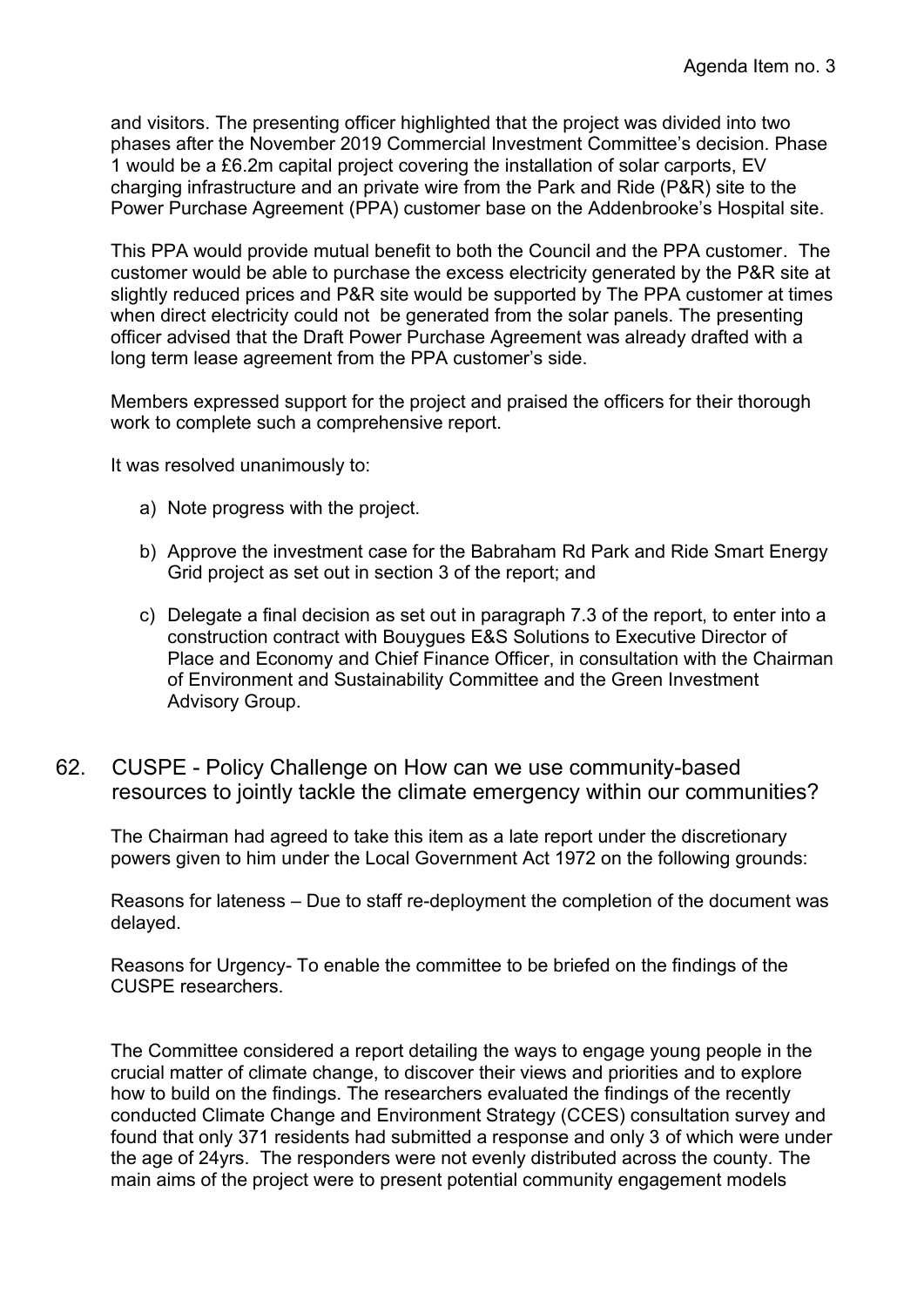which would engage young people on the climate emergency, to discover how young people were engaging in the climate change action with the Council and to develop policy recommendations to address the issues found in Cambridgeshire. Online focus groups were established in schools and youth organisations as well as an online survey launched in both Cambridgeshire and Peterborough to gain understanding of how young people would engage.

The focus groups were engaged in three exercises to rank individual environmental priorities, to establish enablers and barriers, and to explore engagement models. Through these exercises the researchers found that individual priorities were different depending on not just individual circumstances but also whether an individual was based in an urban or a more rural environment. It was also found that to enable the community to champion eco-positive behaviours and promote this within their community, hybrid funding would be preferable as it would provide some funding base and would encourage further fundraising activities through community engagement and preserve some autonomy at the same time.

The survey supported the findings of the focus groups and highlighted that people had less understanding of the local environmental challenges compared to the global issues, however they all agreed the importance of local community involvement. With responses to the question on how young people would want to be engaged more with the Council, the research showed that young people would engage more through increased online communication offering information and events via varied social media channels. To keep dialogue fluid the suggestion of online surveys, focus groups and interaction in school would be beneficial. In conclusion the research found that there would be a huge opportunity to engage young people in community climate action as they were highly motivated to take action and would be able to influence their community throughout their existing networks if they were enabled to do so. In order to set up any successful community engagement model, the following key principles were identified:

- Diverse representation,
- Direct communication channels with the Council,
- Consistent financial support,
- Building wider relationships with the community.

The following recommendations were made by the research team in order to achieve engagement and to overcome the barriers such as cost, convenience, and the lack of authority over household decisions:

- Engage young people in climate action through a variety of approaches, such as youth environmental trusts set up in each Cambridgeshire district, community champions via school 'eco- leads' or via other youth groups,
- Building relationships with wider communities and engage them with event, educational programmes, work experience or projects,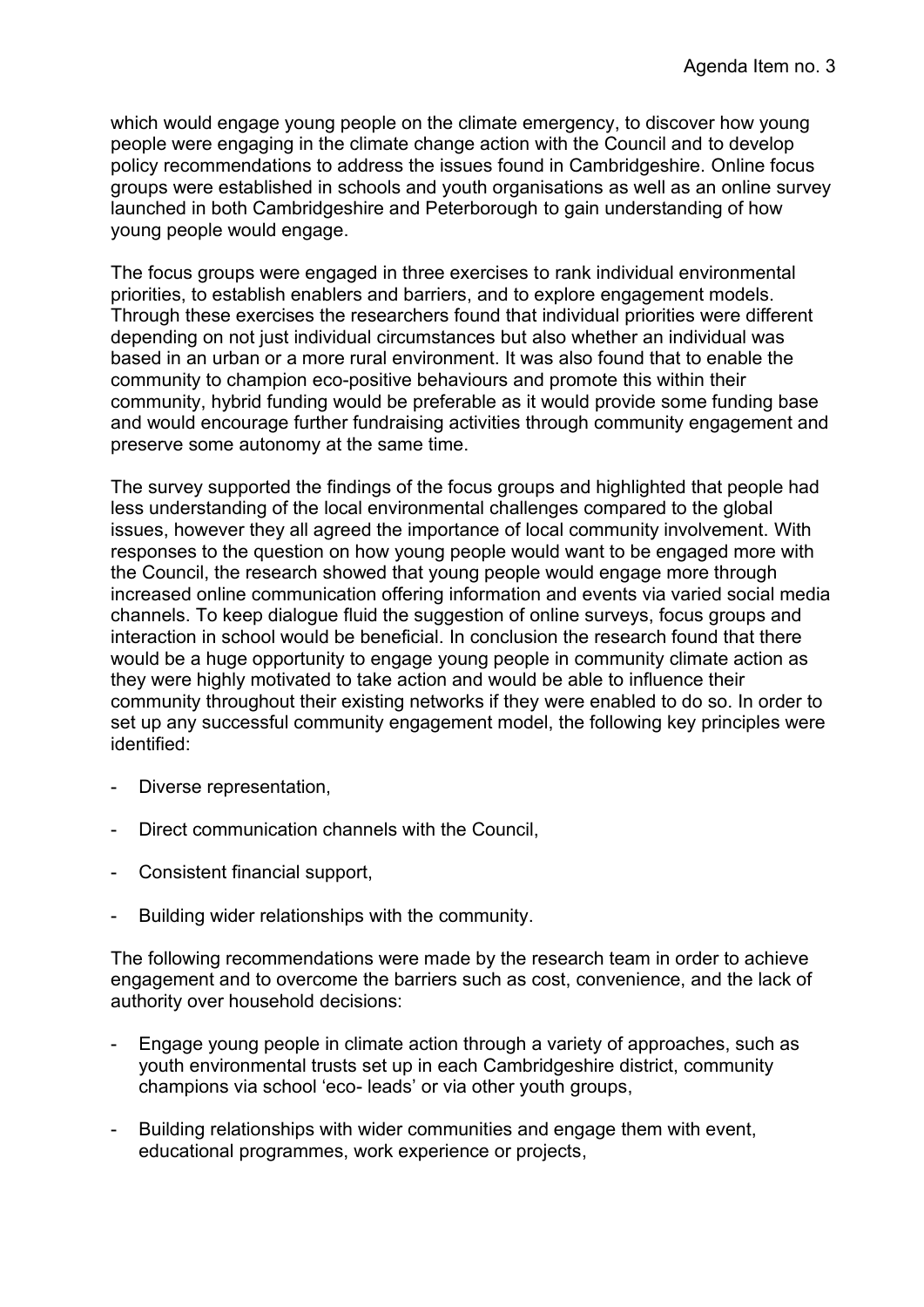- To set up dedicated grants for young people engaging in climate action,
- Hold regular focus groups and surveys collecting the views of young people, specifically on climate issues across Cambridgeshire,
- Improved Council social media presence with content specifically tailored to young people, including using young people as 'influencers' and agents throughout the process.

A Member queried whether the December 2020 flooding had affected the responses of the Focus Group. The researchers confirmed that the groups had met in October 2020 therefore the floods had no impact.

Members raised questions about the differences in the views of young people living in urban areas compared to rural areas and whether there were any contradictory views found. The researchers explained that priorities tended to differ between rural and urban areas. For example, air quality was given more weight by urban communities over rural.

Members thanked the researchers for the in-depth report, expressed commitment to take the policy recommendations forward and inform the researchers as an these were developed.

It was resolved unanimously to:

Note and consider the findings and recommendations resulting from the Cambridge University Science and Policy Exchange's (CUSPE) Policy Challenge research into the question of how we can use community-based resources to jointly tackle the climate emergency within our communities

#### 63. Sunnica Solar Farm Development

The Committee considered a report detailing the planning process once Sunnica Limited submit plans to establish an energy farm located to the east of the County. The site would span four local 'host' authorities, namely Cambridgeshire County Council, East Cambridgeshire District Council, Suffolk County Council and West Suffolk Council. The proposed development was considered to be a nationally significant infrastructure project (NSIP), therefore an application for a Development Consent Order was required (DCO). As an NSIP application, the acceptance and examination of the proposed solar farm would not be determined by the District Council with input by the County Council but would be determined by the Secretary of State for Business, Energy and Industrial Strategy. The County Council's role was to scrutinise the applicant's assessment of the NSIP proposals, as well as offer technical advice, local knowledge, and ensure that adequate public consultation was carried out. The officer explained that all four local authorities were working closely together to provide a co-ordinated consultation response. It was expected that Sunnica would submit their application to the Planning Inspectorate in the coming months. This would trigger the requirement to produce a number of documents to the Planning Inspectorate, each to tight deadlines, as short as 14 days.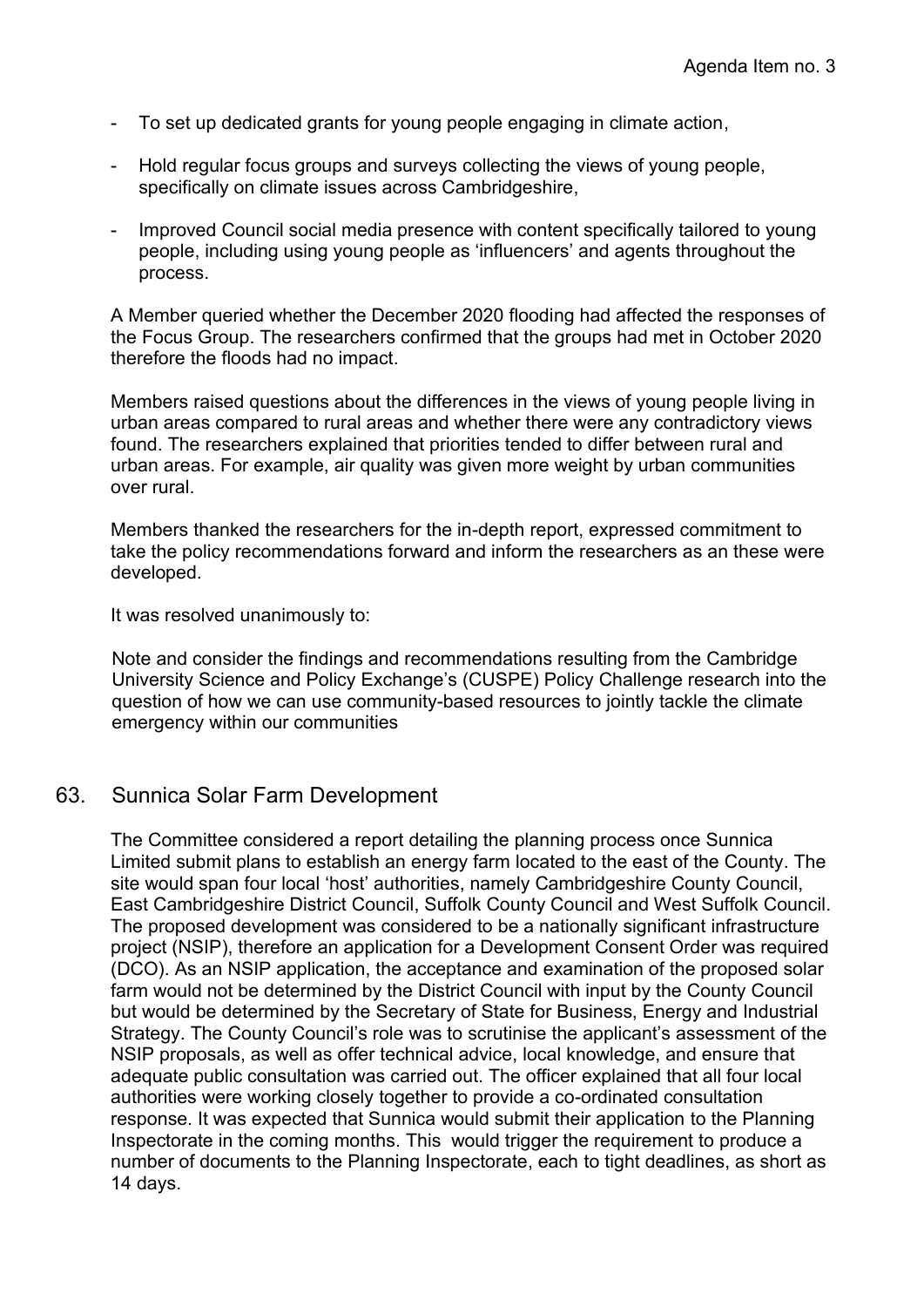A Member asked for a clarification on the purpose of recommendation (b) as to whether the circulated documents would be provided as for information or if they were able to comment on them. The Interim Assistant Director Environment and Commercial advised the committee that depending on the nature of the comments there would be an opportunity to provide feedback. For example, in drafting the Adequacy of Consultation report the four local 'host' authorities will look to append feedback from local groups which could include feedback from Members. It was highlighted that any comments included within the appendix would be publicly available. She also explained that recommendation (b) was included to align with an earlier NSIP decision and that it was important to maintain a consistent approach for all NSIP projects. It was resolved unanimously to:

- a) Delegate authority to the Executive Director: Place and Economy, in consultation with the Chairman or Vice Chairman of the Environment and Sustainability Committee, to submit NSIP related responses to the Planning Inspectorate on behalf of the Cambridgeshire County Council and its regulatory functions, only on occasions where there is not enough time for a report to be delivered to the Environment and Sustainability Committee; and
- b) Circulate the draft response to Local Members and Members of the Environment and Sustainability Committee ahead of sign off and submission to the Planning Inspectorate, when delegated powers are used.

# 63. Finance Monitoring Report- January 2021

The Committee received the Finance Monitoring report for the Place and Economy directorate. The forecast showed a bottom-line revenue underspend of £323K. This figure reflected the grant received for Lost Sales, Fees and Charges due to Covid, however the expected grant for the additional cost of Covid- pressure related spending was not included. It was highlighted that this net Covid pressure was then offset by a £450K underspend on the waste contract, £544K additional income on Traffic Management and the £1m Street lighting adjustment.

Members questioned the reduction in the total amounts of waste collected and asked for clarification. The Executive Director Place and Economy advised the Committee that the decrease was most probably due to the decline in trade activity, however a more detailed response would be provided. Action required.

A Member expressed concerns about the number of vacancies in key posts within the directorate. The Executive Director Place and Economy advised that there was a future proposal to re-structure the senior management team and this would lead to further changes that would enable those posts to be filled.

It was resolved unanimously to:

Note the Finance and Monitoring report.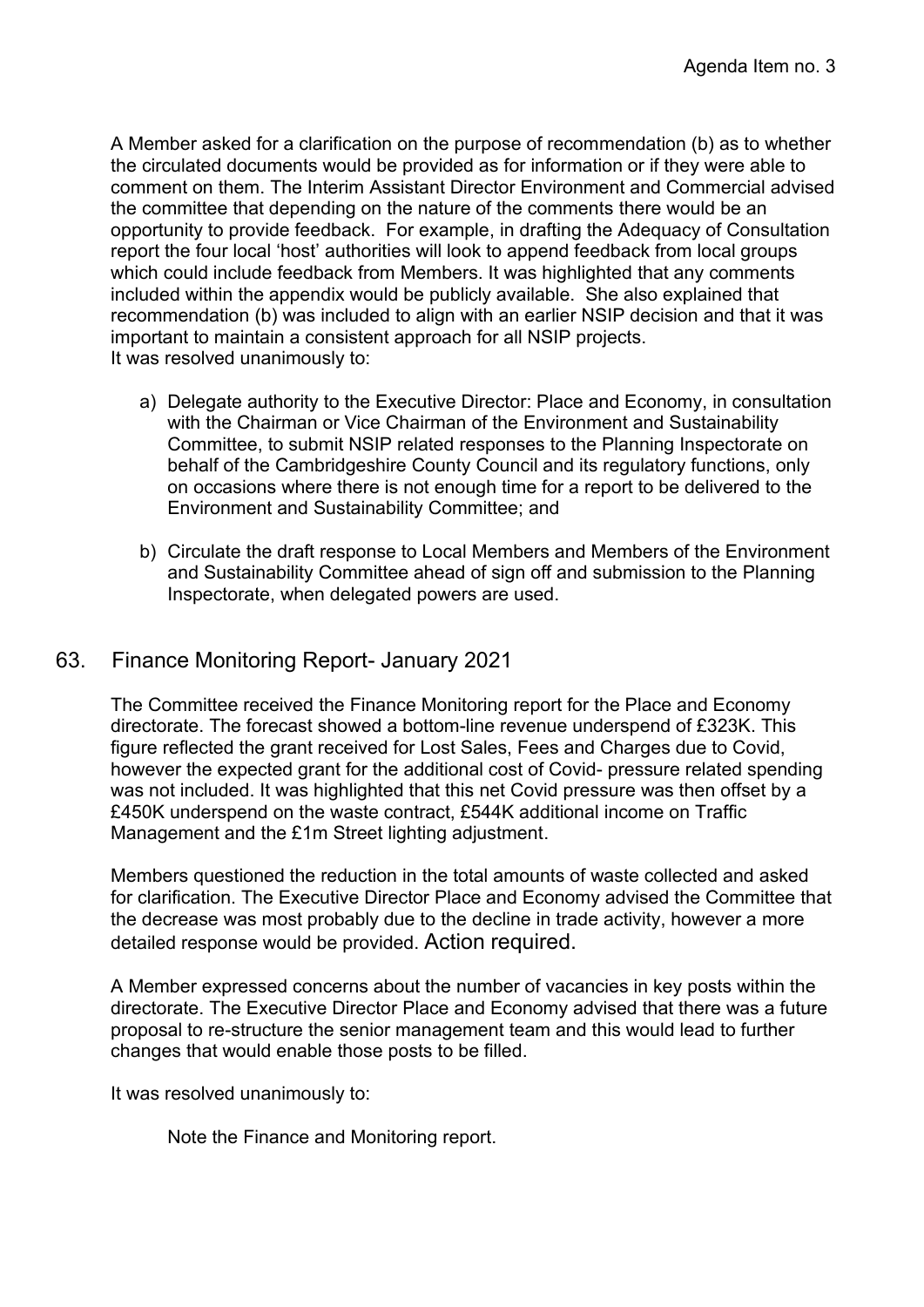# 65. Agenda Plan, Training Plan and Appointments to Outside Bodies and Working Groups

The committee received a report detailing the Committee's Agenda and Training Plan as well as their Appointments to Outside Bodies and Working Groups. The Democratic Services Assistant highlighted that an extension of appointment to the board of the Conservators of River Cam in order to comply with the River Cam Conservancy Act 1922.

It was resolved unanimously to:

- a) Review its agenda plan attached at Appendix 1;
- b) Review its training plan attached at Appendix 2;
- c) Note the extension to the term of the appointment to Conservators of the River Cam, as detailed in Appendix 3.

**Chair**